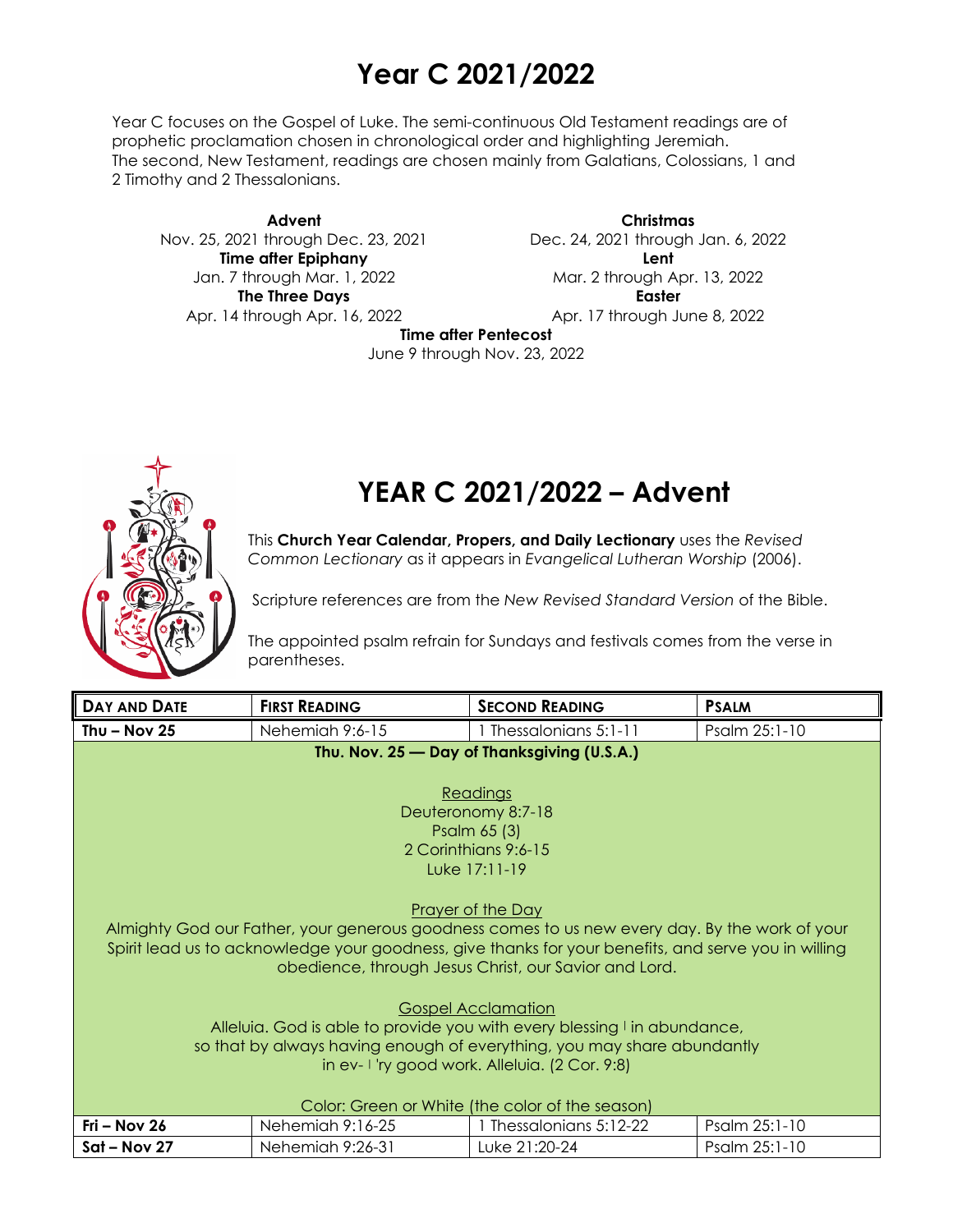#### **Sun. Nov. 28 — First Sunday of Advent**

**Readings** Jeremiah 33:14-16 Psalm 25:1-10 (1) 1 Thessalonians 3:9-13 Luke 21:25-36

Prayer of the Day

Stir up your power, Lord Christ, and come. By your merciful protection alert us to the threatening dangers of our sins, and redeem us for your life of justice, for you live and reign with the Father and the Holy Spirit, one God, now and forever.

> Gospel Acclamation Alleluia. Stand up and I raise your headsyour redemption is | drawing near. *Alleluia. (Luke 21:28)*

| Color: Blue    |                  |                     |          |  |
|----------------|------------------|---------------------|----------|--|
| $Mon - Nov 29$ | Numbers 17:1-11  | 2 Peter 3:1-18      | Psalm 90 |  |
| Tue – Nov $30$ | 2 Samuel 7:18-29 | Revelation 22:12-16 | Psalm 90 |  |
| ( )r           |                  |                     |          |  |

#### **Tue. Nov. 30 —** *Andrew, Apostle*

Readings Ezekiel 3:16-21 Psalm 19:1-6 (4) Romans 10:10-18 John 1:35-42

# Prayer of the Day

Almighty God, you gave your apostle Andrew the grace to obey the call of your Son and to bring his brother to Jesus. Give us also, who are called by your holy word, grace to follow Jesus without delay and to bring into his presence those who are near to us, for he lives and reigns with you and the Holy Spirit, one God, now and forever.

Gospel Acclamation

+Alleluia. You will be my witnesses in Jerusalem, in all Judea I and Samaria, and to the ends I of the earth. Alleluia. (Acts 1:8)

| Color: Scarlet/Red |                 |                      |              |  |
|--------------------|-----------------|----------------------|--------------|--|
| $Wed - Dec 1$      | Isaiah 1:24-31  | Luke 11:29-32        | Psalm 90     |  |
| Thu – Dec $2$      | Malachi 3:5-12  | Philippians 1:12-18a | Luke 1:68-79 |  |
| Fri – Dec $3$      | Malachi 3:13-18 | Philippians 1:18b-26 | Luke 1:68-79 |  |
| Sat – Dec 4        | Malachi 4:1-6   | Luke 9:1-6           | Luke 1:68-79 |  |

# **Sun. Dec. 5 — Second Sunday of Advent**

Readings Malachi 3:1-4 Baruch 5:1-9 {alternate} Luke 1:68-79 (78) Philippians 1:3-11 Luke 3:1-6

Prayer of the Day

Stir up our hearts, Lord God, to prepare the way of your only Son. By his coming give to all the people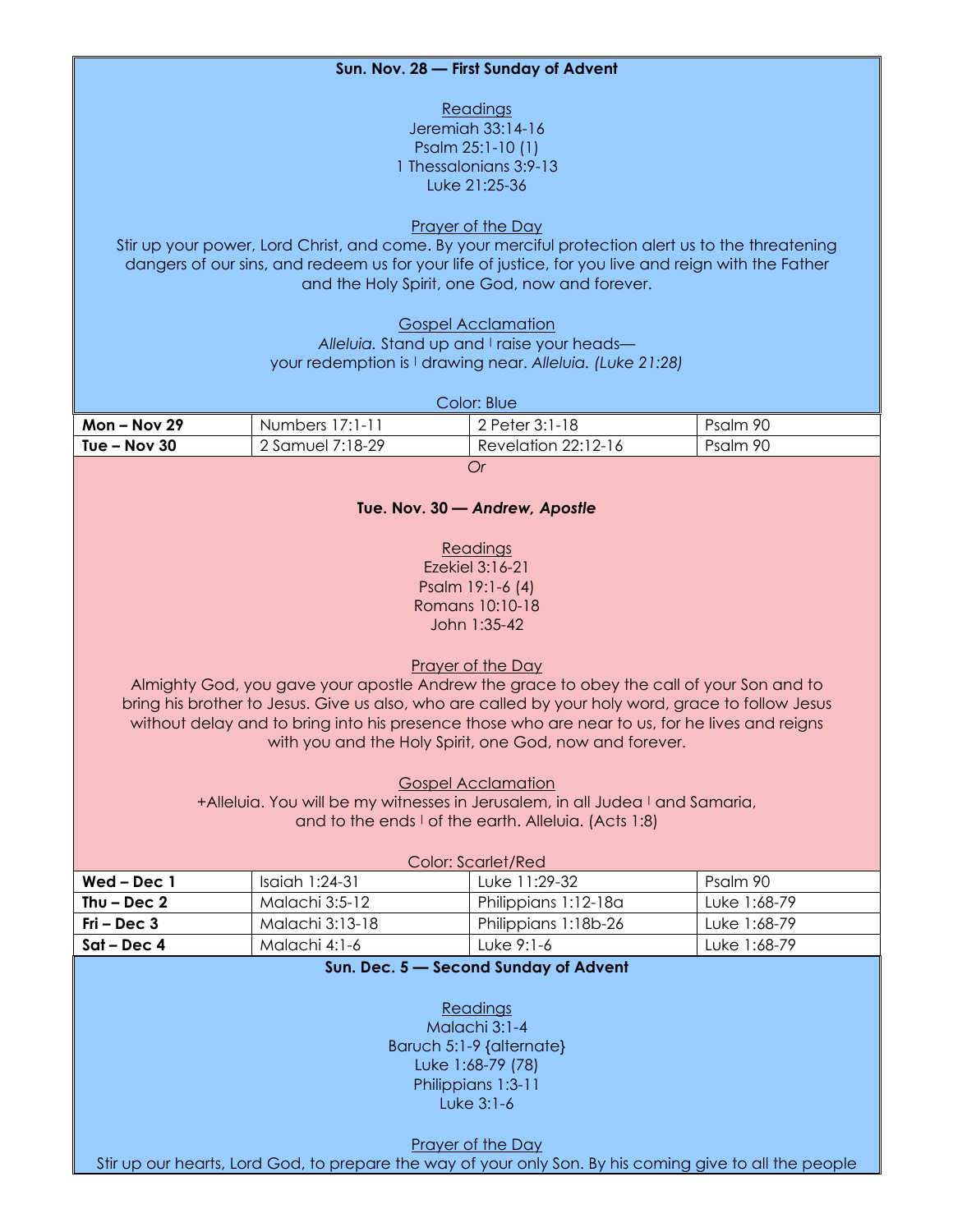of the world knowledge of your salvation; through Jesus Christ, our Savior and Lord, who lives and reigns with you and the Holy Spirit, one God, now and forever.

#### Gospel Acclamation Alleluia. Prepare the way I of the Lord. All flesh shall see the salva- I tion of God. Alleluia. (Luke 3:4, 6)

| Color: Blue    |                  |                      |                 |  |
|----------------|------------------|----------------------|-----------------|--|
| Mon – Dec $6$  | $Isaich 40:1-11$ | Romans 8:22-25       | Psalm 126       |  |
| Tue – Dec $7$  | Isaiah 19:18-25  | 2 Peter 1:2-15       | Psalm 126       |  |
| $Wed - Dec 8$  | Isaiah 35:3-7    | Luke 7:18-30         | Psalm 126       |  |
| Thu – Dec $9$  | Amos $6:1-8$     | 2 Corinthians 8:1-15 | Isaiah $12:2-6$ |  |
| $Fri - Dec 10$ | Amos 8:4-12      | 2 Corinthians 9:1-15 | Isaiah 12:2-6   |  |
| $Sat$ – Dec 11 | Amos 9:8-15      | Luke 1:57-66         | Isaiah 12:2-6   |  |

# **Sun. Dec. 12 — Third Sunday of Advent**

Readings Zephaniah 3:14-20 Isaiah 12:2-6 (6) Philippians 4:4-7 Luke 3:7-18

Prayer of the Day

Stir up the wills of your faithful people, Lord God, and open our ears to the preaching of John, that, rejoicing in your salvation, we may bring forth the fruits of repentance; through Jesus Christ, our Savior and Lord, who lives and reigns with you and the Holy Spirit, one God, now and forever.

> Gospel Acclamation Alleluia. I am sending my messen- I ger before you, who will prepare your I way before you. Alleluia. (Matt. 11:10)

| Color: Blue    |                   |                  |                 |  |
|----------------|-------------------|------------------|-----------------|--|
| Mon $-$ Dec 13 | Numbers 16:1-19   | Hebrews 13:7-17  | Isaiah 11:1-9   |  |
| Tue – Dec $14$ | Numbers 16:20-35  | Acts 28:23-31    | Isaiah $11:1-9$ |  |
| $Wed - Dec 15$ | Micah 4:8-13      | Luke 7:31-35     | Isaiah $11:1-9$ |  |
| Thu – Dec $16$ | Jeremiah 31:31-34 | Hebrews 10:10-18 | Psalm 80:1-7    |  |
| Fri – Dec 17   | Isaiah $42:10-18$ | Hebrews 10:32-39 | Psalm 80:1-7    |  |
| $Sat$ – Dec 18 | Isaiah 66:7-11    | Luke 13:31-35    | Psalm 80:1-7    |  |

**Sun. Dec. 19 — Fourth Sunday of Advent**

Readings Micah 5:2-5a Luke 1:46b-55 (52) Psalm 80:1-7 (7) {alternate} Hebrews 10:5-10 Luke 1:39-45 [46-55]

Prayer of the Day

Stir up your power, Lord Christ, and come. With your abundant grace and might, free us from the sin that binds us, that we may receive you in joy and serve you always, for you live and reign with the Father and the Holy Spirit, one God, now and forever.